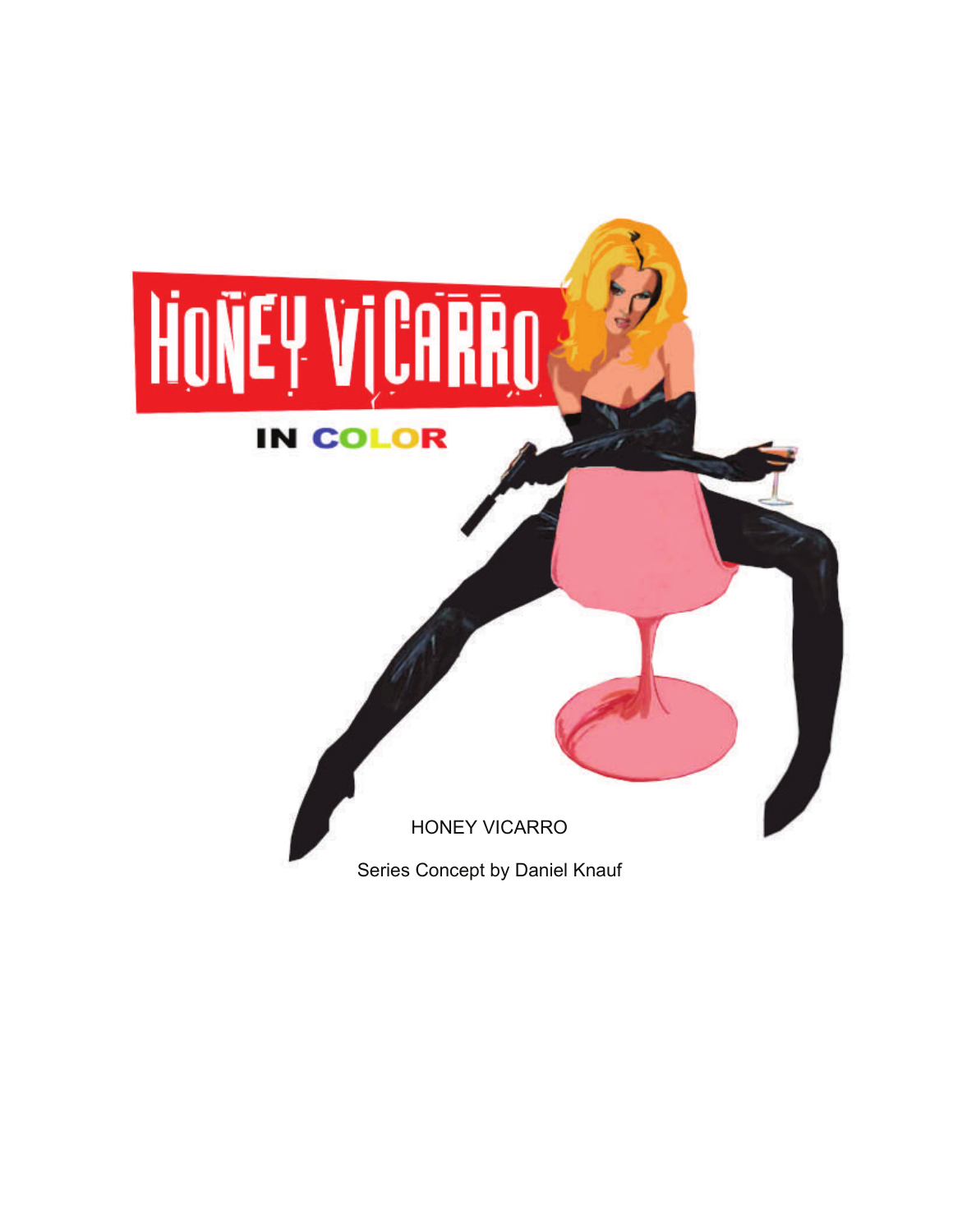

# **CONTENTS:**

| <b>SERIES CONCEPT</b>                                          | 1.             |
|----------------------------------------------------------------|----------------|
| THE SOURCE MATERIAL                                            | 1.             |
| <b>CHARACTERS:</b><br>Honey Vicarro<br>Chad<br>Lt. Quigley     | 1.<br>2.<br>2. |
| <b>HONEY'S THEME (Lyrics)</b>                                  | 2.             |
| THE CAST:<br>Kim Carlyle<br>Cliff diMarco<br><b>Guy Warner</b> | 3.<br>3.<br>3. |
| <b>GUEST STARS</b>                                             | 4.             |
| <b>BACKGROUND</b>                                              | 4.             |
| <b>PRINTS RECOVERED</b>                                        | 5.             |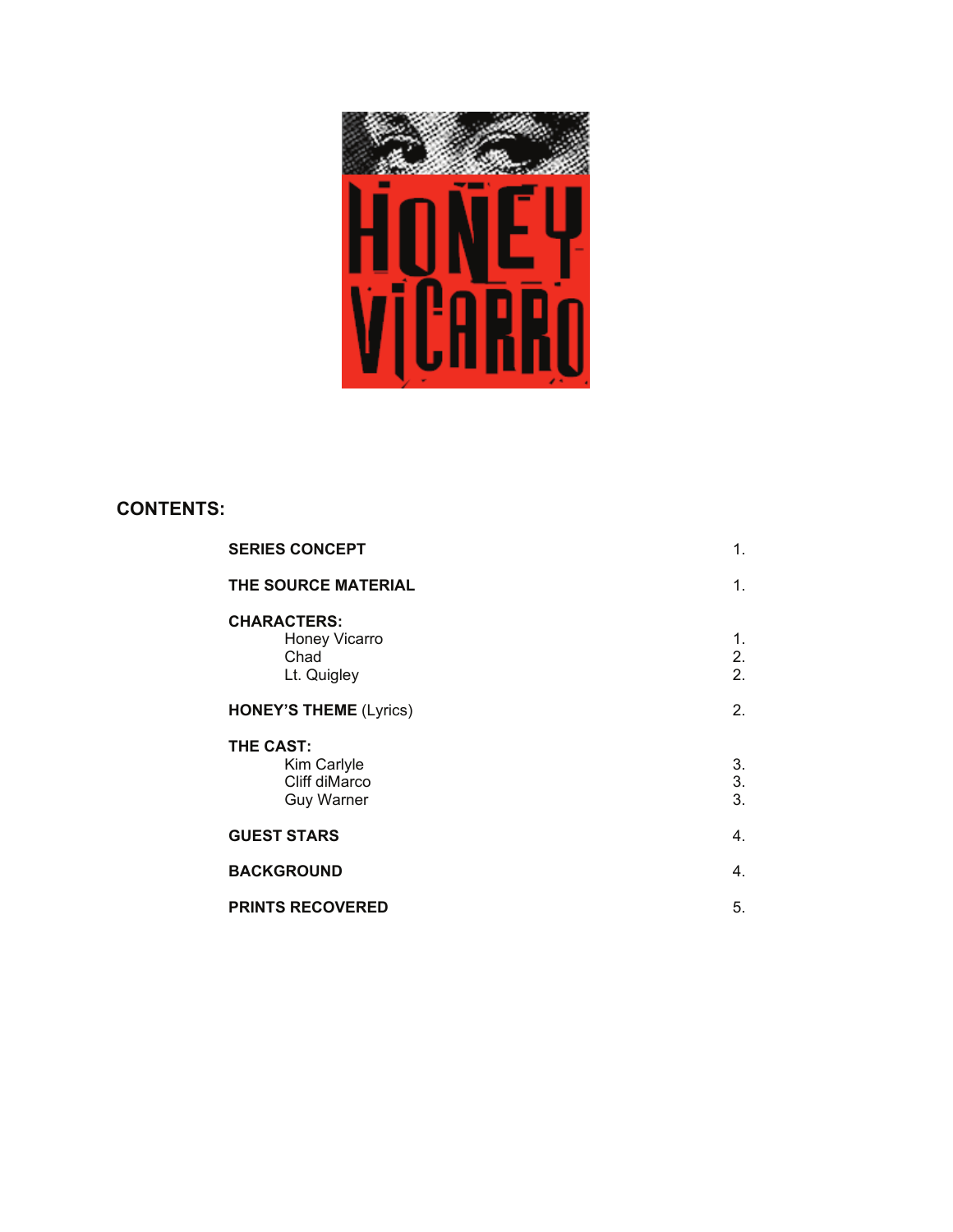# **HONEY VICARRO**

**by Daniel Knauf** 

## **SERIES CONCEPT**

A weekly "mockumentary" centered around a fictional 60's television series, HONEY VICARRO, which was immediately cancelled after one episode "due to objectionable content and public outcry." Each week features one of the "lost episodes" (meticulously restored by a small army of film preservationists) supplemented by archival footage, dailies, "deleted" scenes and commentary by surviving cast and crew, guest-stars, celebrities, pundits and media historians.

# **THE "SOURCE MATERIAL"**

In 1966, fabled producer Gavin Hurrell introduces the world to HONEY VICARRO, a dramatic series featuring actress Kim Carlyle in the lead role as a swinging Hollywood based private eye who works the underbelly of The City of Angels.

The series was far ahead of its time in theme, content and presentation style. After airing one episode, the network bowed to community and affiliate pressure, canceling the show (see BACK-GROUND).

# **CHARACTERS**

**HONEY VICARRO (Kim Carlyle):** A tall, stunning, strawberry blond *magna cum lau*de Vassar graduate with degrees in psychology and criminology, Honey is, as the show's theme-song says, "cold as ice."

A master of Karate and Savaté<sup>1</sup>, a crack shot, and a seasoned LeMans driver, Honey's talents are, indeed, formidable and lethal. Her most dangerous weapon? A raw sexual magnetism irresistible to both, men *and* women.

Her past is a mystery. It's hard to get to know her. The only confidante she has is her black chauffeur/lover, Chad  $2$ . The two

share an onscreen sexual chemistry that was unprecedented at the time. Brazen, casual and hot, their relationship is explicitly carnal.

Had they been married, the heat between these two characters would have been scandalous to audiences in the '60s. The fact that they were not—and had no inclination whatsoever to make such a commitment—was totally unacceptable. Add to this the interracial aspect of the relationship



<sup>&</sup>lt;sup>1</sup> A French martial art primarily executed through high-flying kicks.

<sup>&</sup>lt;sup>2</sup> Even Honey doesn't know his last name.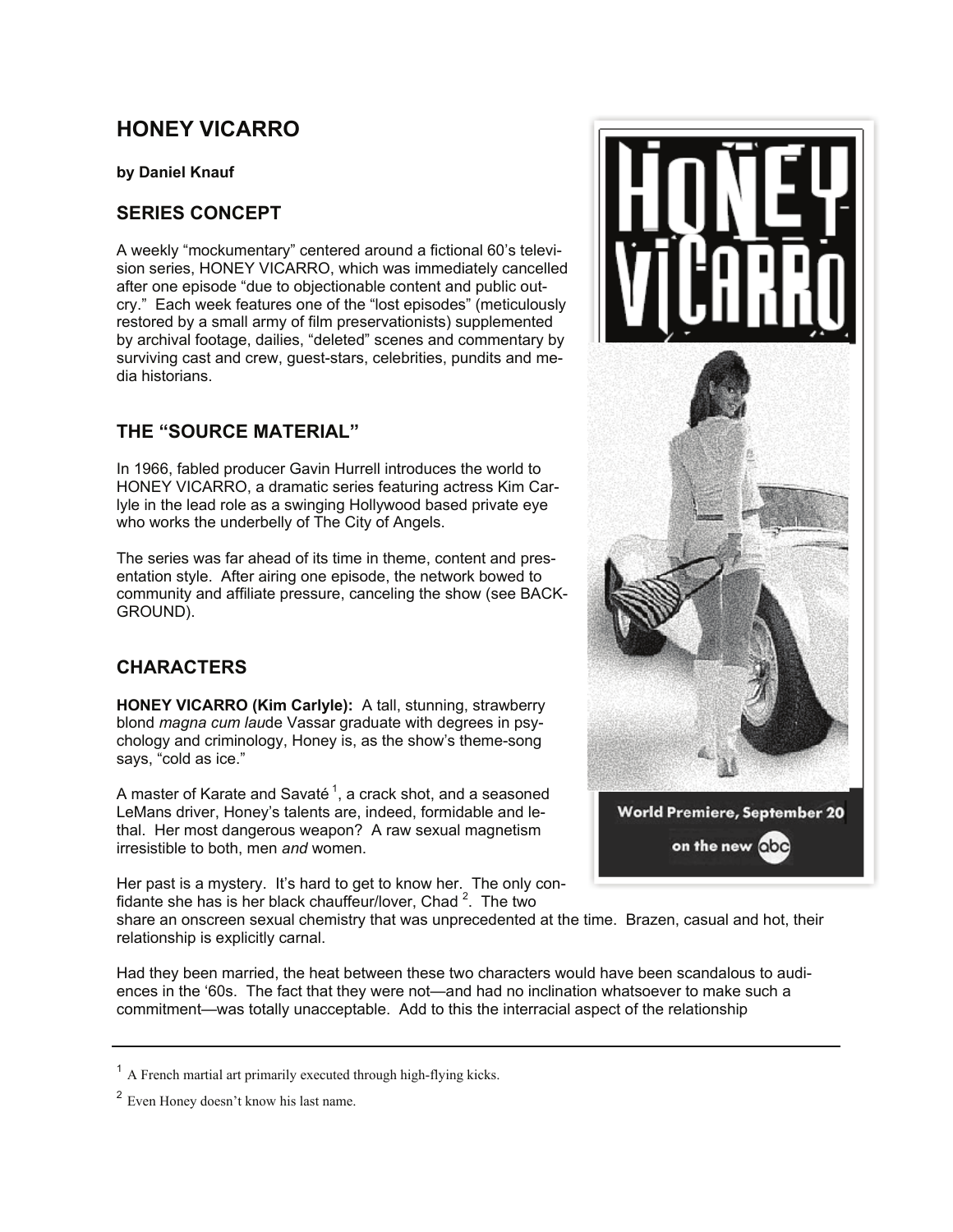## **CHARACTERS (cont'd)**

| <b>HONEY'S THEME</b><br>(Composer: Lalo Schifrin, Lyrics: Gavin W. Hurrell)                                                             | <u>th the end, the controversial subtext of the </u><br>show combined with the ambiguity of Honey's<br>sexual orientation and her decidedly B&D<br>fashion-sense proved far too risqué for the                                                                  |
|-----------------------------------------------------------------------------------------------------------------------------------------|-----------------------------------------------------------------------------------------------------------------------------------------------------------------------------------------------------------------------------------------------------------------|
| She's quick, she's cool,                                                                                                                | political and moral climate of the 1960's.                                                                                                                                                                                                                      |
| She's nobody's fool,<br>She's Honey Vicarro,<br>Honey Vicarro,<br>Silky, slinky private eye.                                            | CHAD (Cliff diMarco): Honey's driver and<br>right-hand. African-American, ruggedly hand-<br>some, writes beat poetry in his spare time.<br>Rarely seen in anything but formal livery.<br>Chad keeps his past to himself. Even Honey                             |
| With jaguar suits                                                                                                                       | doesn't know his last name. When ques-                                                                                                                                                                                                                          |
| And naugahyde boots,                                                                                                                    | tioned by his employer, he responds, "Honey,                                                                                                                                                                                                                    |
| A razor in her garter,                                                                                                                  | you're beautiful when you're curious." 3                                                                                                                                                                                                                        |
| Man, nobody's harder.<br>Honey $V$ ., she's cold as ice.                                                                                | A man of few words, possessing the instincts<br>and cat-like moves of a born street-fighter,<br>Chad is not only Honey's lover and confi-                                                                                                                       |
| Her Caddy Eldorado's cherry red.                                                                                                        | dante, but has saved her bacon on more than                                                                                                                                                                                                                     |
| That cat behind the wheel's her chauffer, Chad.<br>(Chad is bad)                                                                        | one occasion. He shrugs off Honey's liaisons<br>with other men. In fact, rather than jealousy,<br>he regards her affairs with undisguised vo-<br>yeuristic amusement.                                                                                           |
| From California to Kalamazoo                                                                                                            |                                                                                                                                                                                                                                                                 |
| Cheap thugs shake and quake in their shoes,<br>When they hear her name,<br>Honey Vicarro!<br>©Copyright 1966, Gavin Hurrell Productions | Rock hard, tough and sexy, Chad has the<br>street-sense of a man who's spent most of<br>his time in penal institutions, as evidenced by<br>the prison tattoos on his knuckles <sup>4</sup> . He can<br>pick locks, hotwire cars, defeat alarms.<br>Chad is bad. |
|                                                                                                                                         |                                                                                                                                                                                                                                                                 |

**LT. QUIGLEY (Guy Warner)**: LAPD. Not a bad-looker, if it wasn't for the cheap suits and skinny ties. Makes Joe Friday look like a fashion plate. Hates gumshoes—especially Honey. Speaks in a growling staccato. A total stiff, born in scuffed wing-tips. "Back off, Vicarro. You're in way over your pretty little head." Tries to come off tough. Does a reasonable job of it, but he's not the smartest cop on the force. Honey calls him "Bright Boy."

Always seems to pull the same calls Honey does. Wants to show her up. Never quite does. It's not that he's one step behind her—it's a full city block. He's married, but he definitely has a thing for Honey. Right. He and about a million other guys.

**TREVOR LE BON (Anthony Smithe-Jones)**: The bartender at Honey's notorious "Club 69." A tough Cockney mod, usually decked out in love-beads and a Nehru jacket, Trevor is Honey's main source for "the word on the street." Ruggedly charming, handy in a brawl, Trev flashes his 1000 candlewatt power grin at each big tip and every pretty face (not necessarily in that order). He's got the skinny on virtually every underworld character operating on the west coast. If a crime goes down, he knows who was in on the heist before the perps have split-up the booty.

In the end, the controversial subtext of the

<sup>&</sup>lt;sup>3</sup> A signature line for Chad, as in "You're beautiful when you're all tied up, " "You're beautiful when you're wounded," etc.

 $4$  "D-U-K-E" on the knuckles of his right hand, "M-O-O-K" on his left.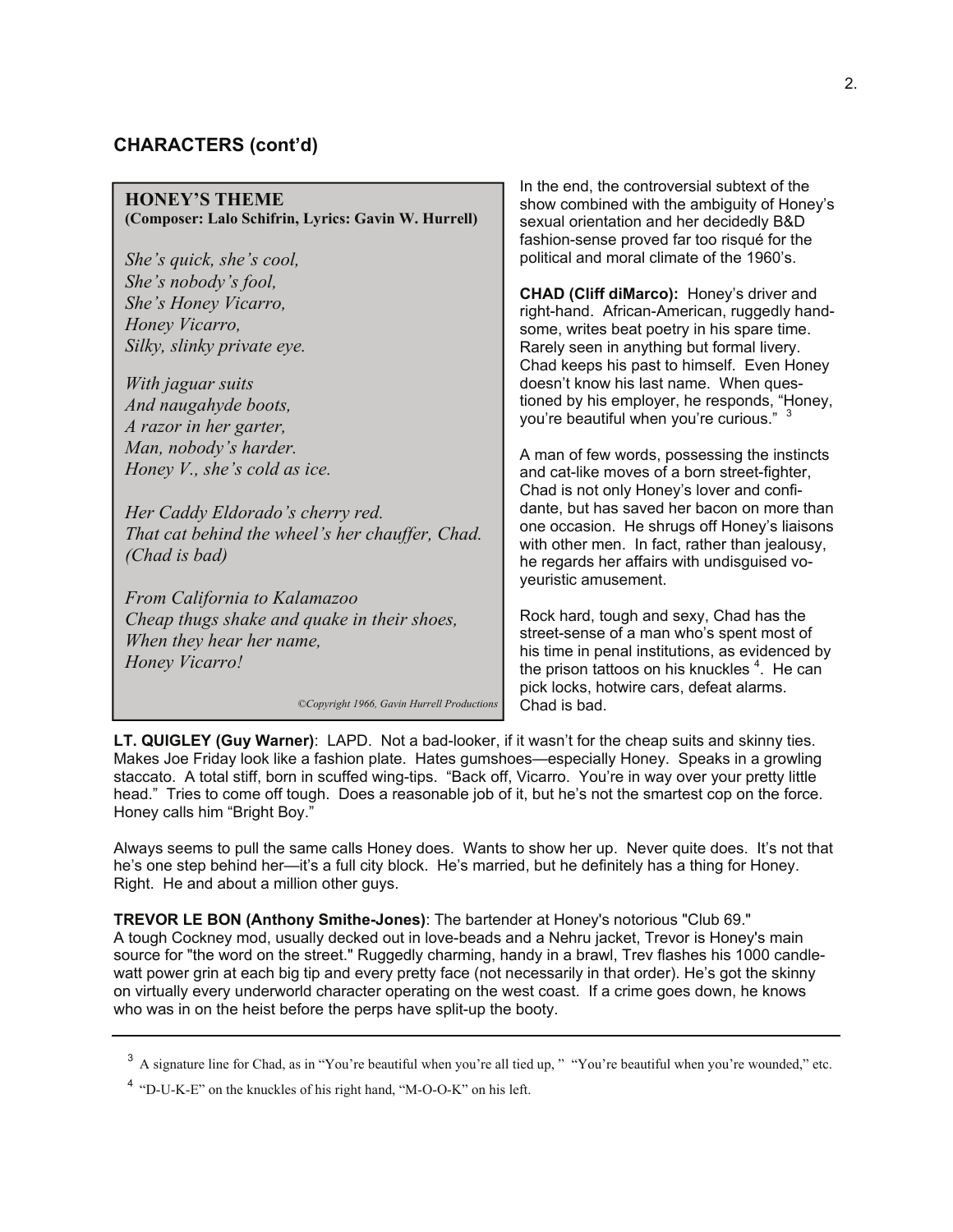## **THE CAST**



**KIM CARLYLE**: Born in Illinois in May 1940, Kim Carlyle started her professional career as a dancer. She was spotted in a chorus-line by MCA agent, Harry Struthers, who brought her to Hollywood. The red-headed vixen was cast in B-movies, often playing the "bad girl."

In 1960, she starred in Republic Films PARTY GIRL as a wayward teen. In the same year she married Struthers <sup>5</sup>. She caught the eye of producer, Gavin Hurrell, in 1964 when she was a featured guest star on ROUTE 66. The two began a contentious love-hate relationship that continued until Carlyle's death in 1966. **Kim Carlyle** 

After her divorce from Struthers in 1965 for "mental cruelty," Carlyle was romantically linked with a number of celebrities—Peter Lupus, Troy Donahue, Ringo Starr, Sandy Koufax and Jimmy Hoffa to name a few. She remained in demand throughout the early sixties, working in both, television and films, culminating with her being cast as the lead in HONEY VICARRO, a vehicle tailored specifically for Carlyle by paramour, Hurrell.

Though she was, by all accounts, on a fast career-track and could have easily bounced back from the cancellation of HONEY VICARRO<sup>6</sup>, Carlyle subsequently fell into a deep depression exacerbated by an



**Cliff diMarco** 

addiction to prescription painkillers, tragically dying of an overdose at age 26 at her Malibu home on November 11<sup>th</sup>, 1966.<sup>7</sup>

**CLIFF DI MARCO** – DiMarco, born in Mesa, Arizona in 1929, was active in the world of bodybuilding in the early sixties, winning the title "Mr. Olympia" in 1963.

He subsequently launched his film career with several B sword-and-sandal films, segueing to a few television guest spots—most notably on THE UNTOUCHABLES and DRAGNET—before landing the role of Chad in HONEY VICARRO.

His career was short-lived, ending with several arrests in the late sixties for possession of marijuana and a stint in Folsom Prison for assault on his ex-wife, actress Carol Lynley (DARK SHADOWS, THE POSEI-DON ADVENTURE). He was paroled for good behavior in 1979. Apparently rehabilitated, diMarco settled down and sold real estate in the Pheonix, AZ. Area from 1980 through his retirement in 1994. He



**Guy Warner** 

now resides in San Juanito, a small, coastal expatriate community in Costa Rica.

**GUY WARNER**: Born in 1925, a veteran actor of dozens of A and B pictures, as well as countless TV appearances. Best known in for roles in cult horror classics such as I WAS A TEENAGE FRANKENSTEIN (1958) with Gary Conway and THE BLOB with a young "Stephen" McQueen.

After the cancellation of HONEY VICARRO, Warner continued in television with guest and recurring character roles in such fare as BEN CASEY, STAR TREK and EMERGENCY. For most of his life, he suffered with congenital arrhythmia and, in 1983 on the set of FANTASY ISLAND, he collapsed and died due to heart failure.

<sup>5</sup>Truly a May-December romance. Struthers was 64 years old at the time, Carlyle, barely 20.

Just prior to her untimely death, Carlyle was, in fact, cast as the original Neely in the hit, Jacquelin Susann's VALLEY OF THE DOLLS, a role ultimately played (or, as some critics would say, botched) by Patty Duke. Given her prior work and established range, there is no doubt that Neely would have been the role that would catapult her to stardom.

<sup>&</sup>lt;sup>7</sup> Although ruled a suicide by L.A. Coroner Thomas Naguchi, there has been a significant amount of conjecture regarding Ms. Carlyle's manner of death, largely centering around her alleged sexual relationship with a cabinet-member in the Johnson Administration.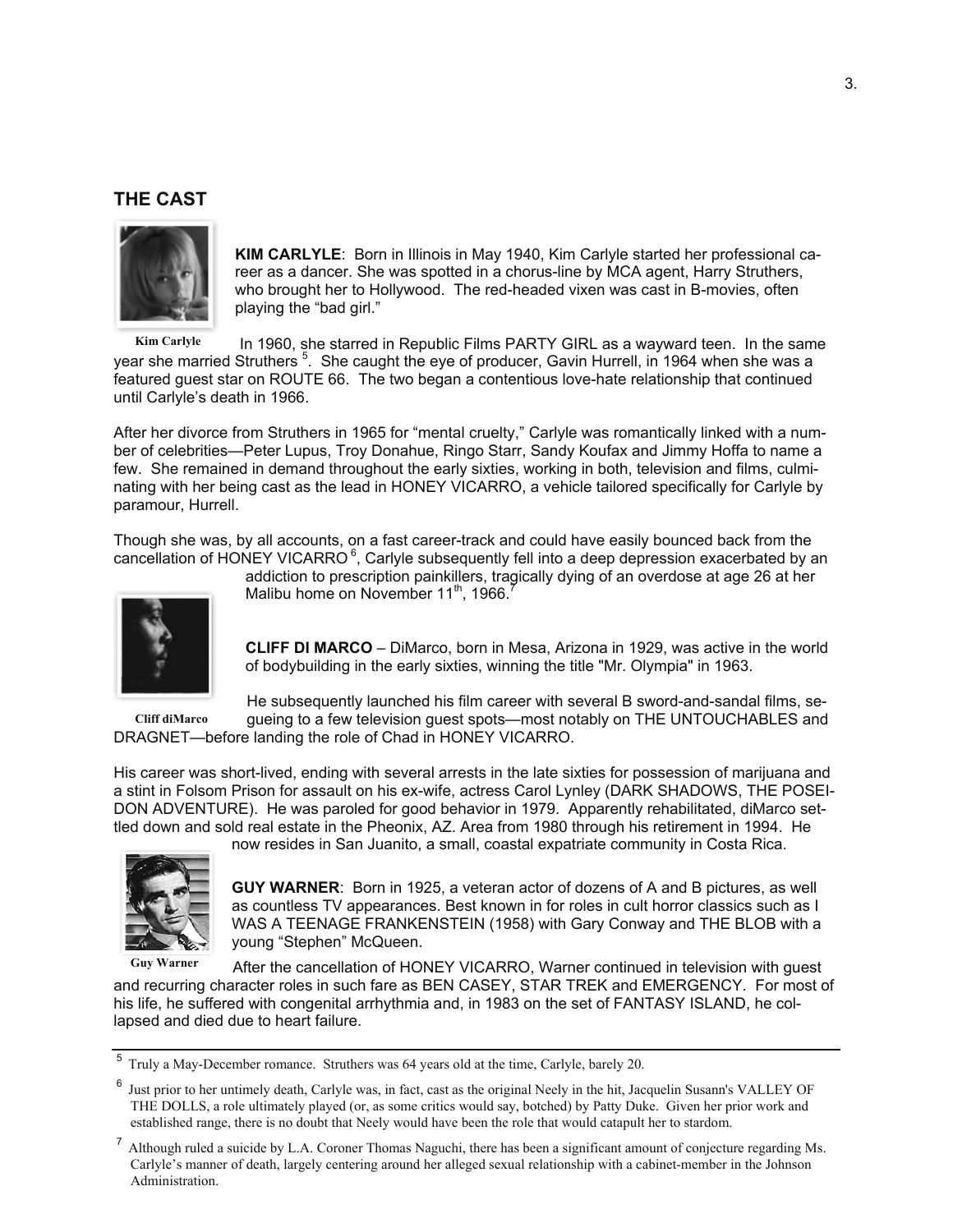## **THE CAST (cont'd):**



**ANTHONY SMITHE-JONES (Trevor le Bon):** Born in 1943 in working-class Manchester, Smithe-Jones displayed an early talent for music. By the time he was seventeen, he was playing bass guitar in his first band, The Dover Souls. The band produced a number of minor hits, including Marmalade Morning and Luv 'n' Lollipops.

**Smithe-Jones** 

Smithe-Jones dabbled in acting through the early sixties, garnering critical praise for small but featured roles in THE LONELINESS OF THE LONG DISTANCE RUNNER and TO SIR WITH LOVE.

Upon the cancellation of HONEY VICARRO, Smithe-Jones returned to his rock 'n' roll roots. In the last of a series of disastrous "come-back" tours, a tragic plane crash outside of Clovis, California in 1977 claimed the lives of Smithe-Jones and the other two remaining Dover Souls.



#### **GUEST STARS:**

HONEY VICARRO stands as a testament to Gavin Hurrell's legendary eye for talent. Many of the actors featured in guest-starring roles went on to major film and television stardom.

Among the more memorable characters was DUSTIN HOFFMAN as the young scion of a department store magnate (WILLIAM WIN-DOM) who is being blackmailed by a ruthless male prostitute. RICH-ARD PRYOR appeared as a heroin addicted sax player framed for murder by a crooked LAPD detective. WILLIAM SHATNER starred as a

desperate married businessman, a multiple personality who hires Honey to follow his "dark half." JULIE CHRISTIE as a young school-teacher who's trapped in a nightmare of drugs and white slavery.

As far as notoriety goes, in episode #4, "Pop goes the Weasel," if you look carefully at the combo in the Blue Moon Lounge, you might find the scruffy, guitar-playing folk-singer familiar. His name? CHARLES MANSON.

Furthermore, Hurrell cast many of his friends, seasoned stars like SAL MINEO, SAMMY DAVIS, JR. and ERNEST BORGNINE. In one especially poignant episode, LON CHANEY, JR. guest-starred as a deaf-mute, down-and-out boxer who's willing to die in the ring to win a purse to pay for a life-saving operation for his only friend—a little girl who lives in his tenement.



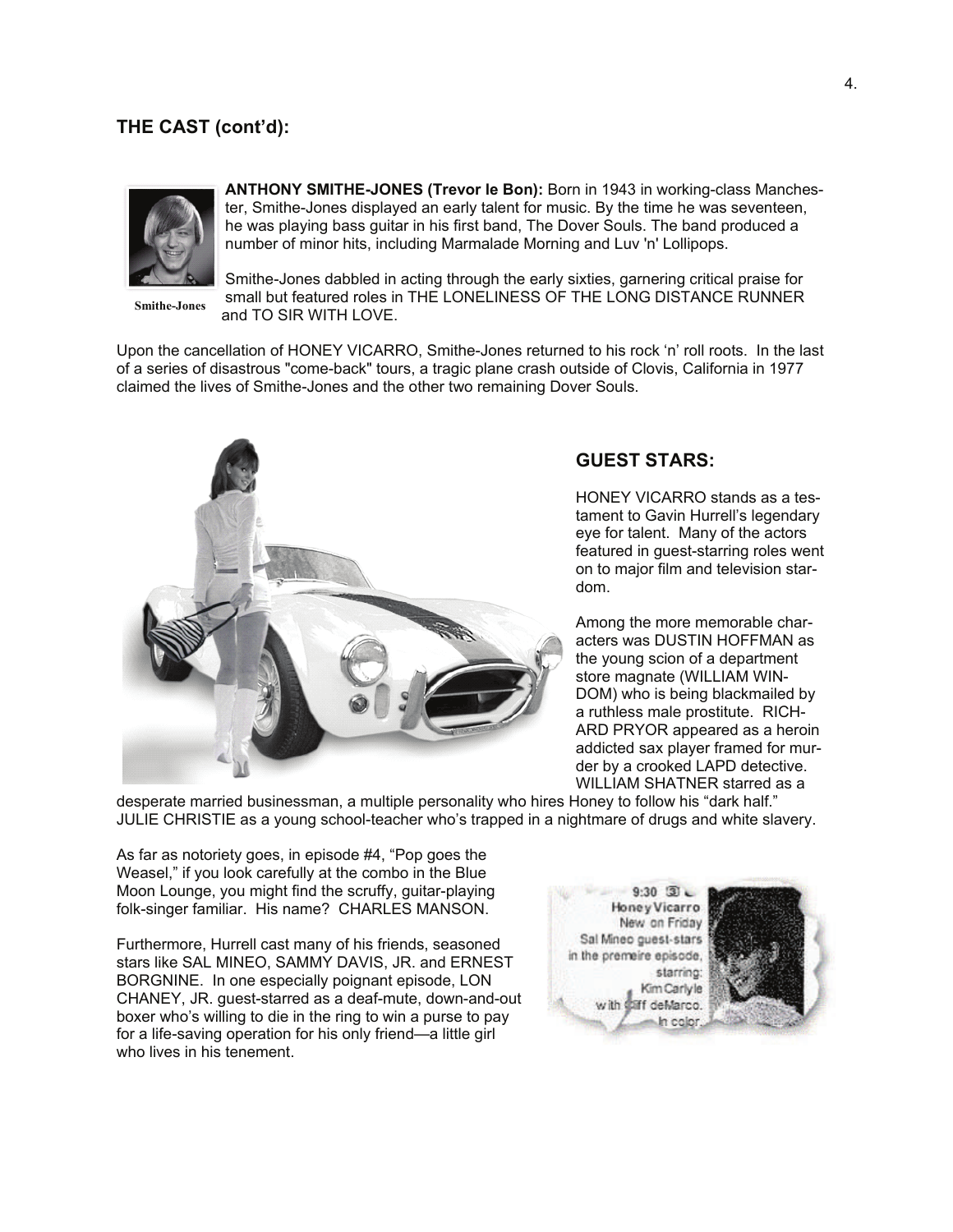### **BACKGROUND:**

In 1965, production of a radical new television program, HONEY VICARRO, was initiated . The show was plagued from the outset by production problems, culminating in the death of its sexvixen lead, Kim Carlyle, from a prescription drug overdose.

Its creator, Gavin Hurrell, at the height of his career, pitched HONEY VICARRO as a standard action series (albeit one featuring a female protago-



**Billboard advertisement on Sunset Strip, c. 1966** 

nist). Riding on the wild success of NAKED CITY and SECRET AGENT, Hurrell received a deal-point unprecedented in the industry—the right to shoot all twenty-three episodes without executive oversight. The only requirement ABC received in return was that the series comply with "standards and practices."

Under the cloak of this arrangement, Hurrell began shooting episodes <sup>8</sup> whose themes pushed well outside the envelope--from Honey's brazen bisexuality to her sensual relationship with her chauffer, Chad (Cliff diMarco).

Even her wardrobe—skin-tight black leather body-suits, leopard-skin matinee jackets, Ray-Ban Cats, spike-heeled boots—oozed an in-your-face sexuality informed by a less-than-subtle B&D sensibility (virtually every episode, for instance, featured a scene in which Honey was bound and gagged—often wearing nothing but panties and brassiere).

Likewise, the stories were cutting edge, focusing on drug abuse, homosexuality, incest, police corruption, interracial sex, pornography and other issues rarely addressed in prime-time.

Only one of its original twenty-six episodes would ever be aired (the relatively tame "Brighter Shade of Pale," guest-starring Sal Mineo). Due to public outrage, anger among affiliates (particularly in the South) and the condemnation of the Roman Catholic Church as well as virtually every other organized religious group  $9$ , the show was abruptly cancelled and replaced with reruns of THE FARMER'S DAUGHTER.

His career in ruins, Hurrell subsequently retired, rarely setting foot outside his Benedict Canyon estate until his death in 1992.

<sup>&</sup>lt;sup>8</sup> Although Hurrell credited a number of staff writers, he wrote or extensively rewrote virtually every script and served as the series director (highly unusual today, unheard of in the 1960's).

<sup>9</sup> Rev. Donald Wildmon, founder of television watchdog group, the American Family Association, credits HONEY VICARRO with igniting his lifelong "mission" to clean up television.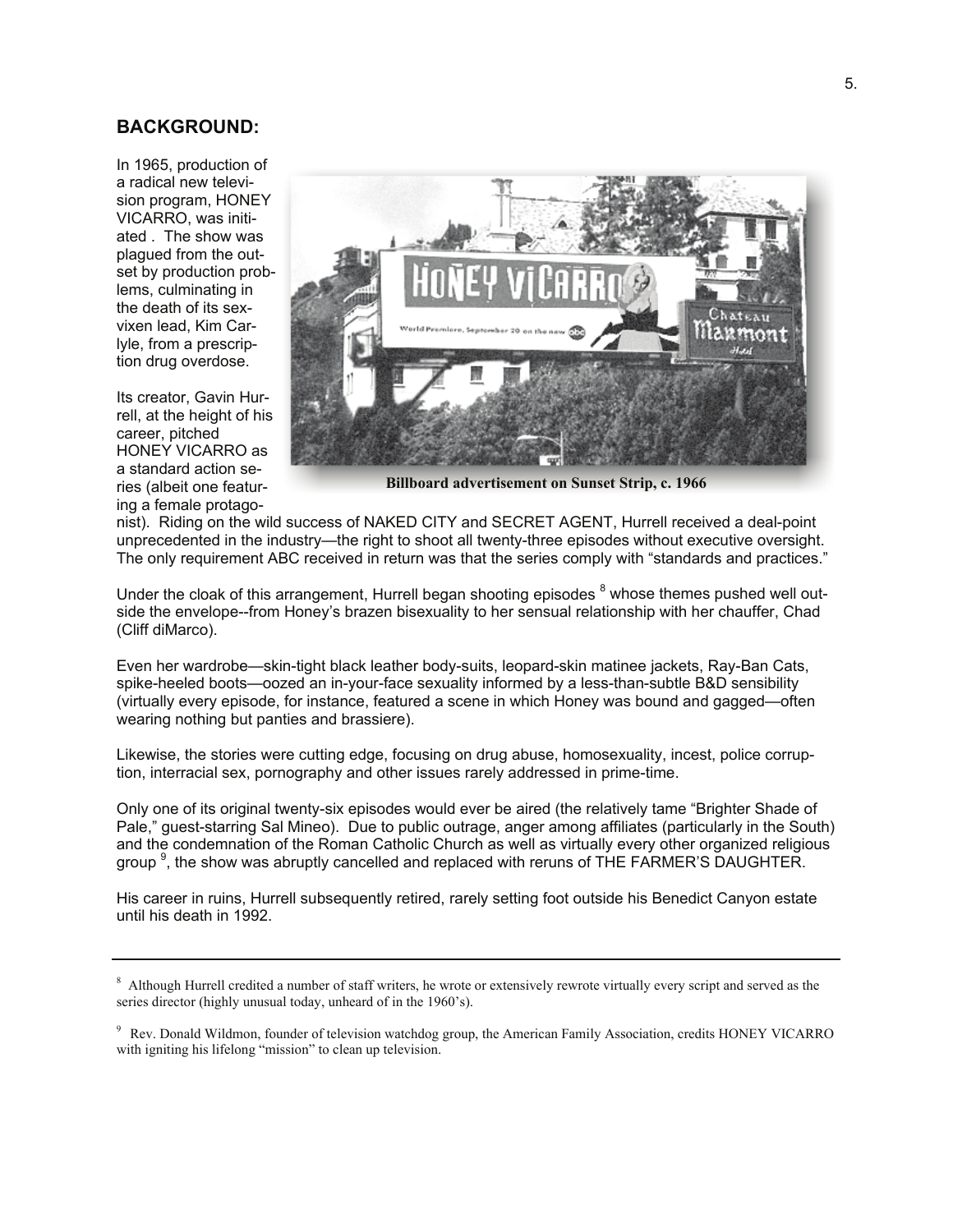Meanwhile, fed by stories related by the few executives, cast and crew who had been involved in its production, HONEY VICARRO evolved from its status as a brief footnote in television history into the cultlegend it is today.

The "mysterious" disappearance of the negatives from the studio vault <sup>10</sup> fanned the flames of rumor. The show's reputation grew, largely due to the internet gossip-mill. A few surviving partial scripts, the opening theme and a handful of production stills provided an ample blank screen upon which fans of the show could project their own speculations and theories regarding its nature.

Nevertheless, what was actually shot on Stage 7 of the Raleigh studios was only a dim memory in the minds of the show's surviving cast, crew and guest-stars. The only person who actually knew every detail of its production—its embittered creator, Hurrell—refused to discuss it on or off the record 11.

HONEY VICARRO remained shrouded in mystery.

Until now.

#### **PRINTS RECOVERED**

In 1997, after a protracted probate  $12$ , Hurrell's estate finally reached Sotheby's auction-block. One anonymous bidder acquired his voluminous collection of vintage pornography. In 1999, as he was cataloguing the collection, he found pristine prints of all twenty-six episodes of the original series run.

Since then, a handful of individuals—largely critics and media historians—have viewed the material. The actual content and quality of the series (including two reels of outtakes) has exceeded the expectations of even its most ardent fans.

"To say HONEY VICARRO was 'progressive' is a vast understatement," opines Ronald DiMaria, Chief Curator for the Museum of Radio & Television, New York. "If anything, it's prophetic. Hurrell was a genius. The stories are first-rate and, outside of the trappings of the period, surprisingly contemporary in tone and execution. Complex. Sexy and very, very hip."

Thomas Knox, Curator of the Murrow Television Archive, writes, "The amazing thing is that HONEY VI-CARRO would *still* be too edgy for network TV. It's tragic Hurrell didn't have the outlet of modern cable for his masterwork."

"What impresses me," says noted L.A. Times critic Howard Rosenberg, "is the way it was shot. Setting aside the radically progressive and adult-oriented themes for the moment, HONEY VICARRO is amazing to watch in that it heralds a heavily nuanced style of cinematography and image-depth that didn't grace television screens until almost twenty years later."

Television producer-director, Scott Winant (THE X-FILES, MILLENIUM) agrees: "Rather than opting for the deep-focus, brightly lit approach typical of his contemporaries—heavy with master and two-shots— Hurrell utilized his camera as an unseen character, giving Honey's world a deeply shadowed look more typical of films rather than television. His achievement is even more stunning when one considers its context. It's hard to believe this show was produced in the same season that brought us GILLIGAN'S ISLAND and I DREAM OF JEANNIE."

<sup>&</sup>lt;sup>10</sup> Actually, given HONEY VICARRO's brief run, it would be extraordinary if the negatives had been preserved.

 $11$  Mr. Hurrell even refused to discuss the show with his family, although, according to his son, Steven Hurrell, he was begrudgingly amused by the show's cult status. As he was fond of saying, "It was exactly twelve minutes and thirty-seven seconds ahead of its time."

 $12$  Though he was married four times and sired no less than 14 children (nine legitimately), Hurrell died without a will.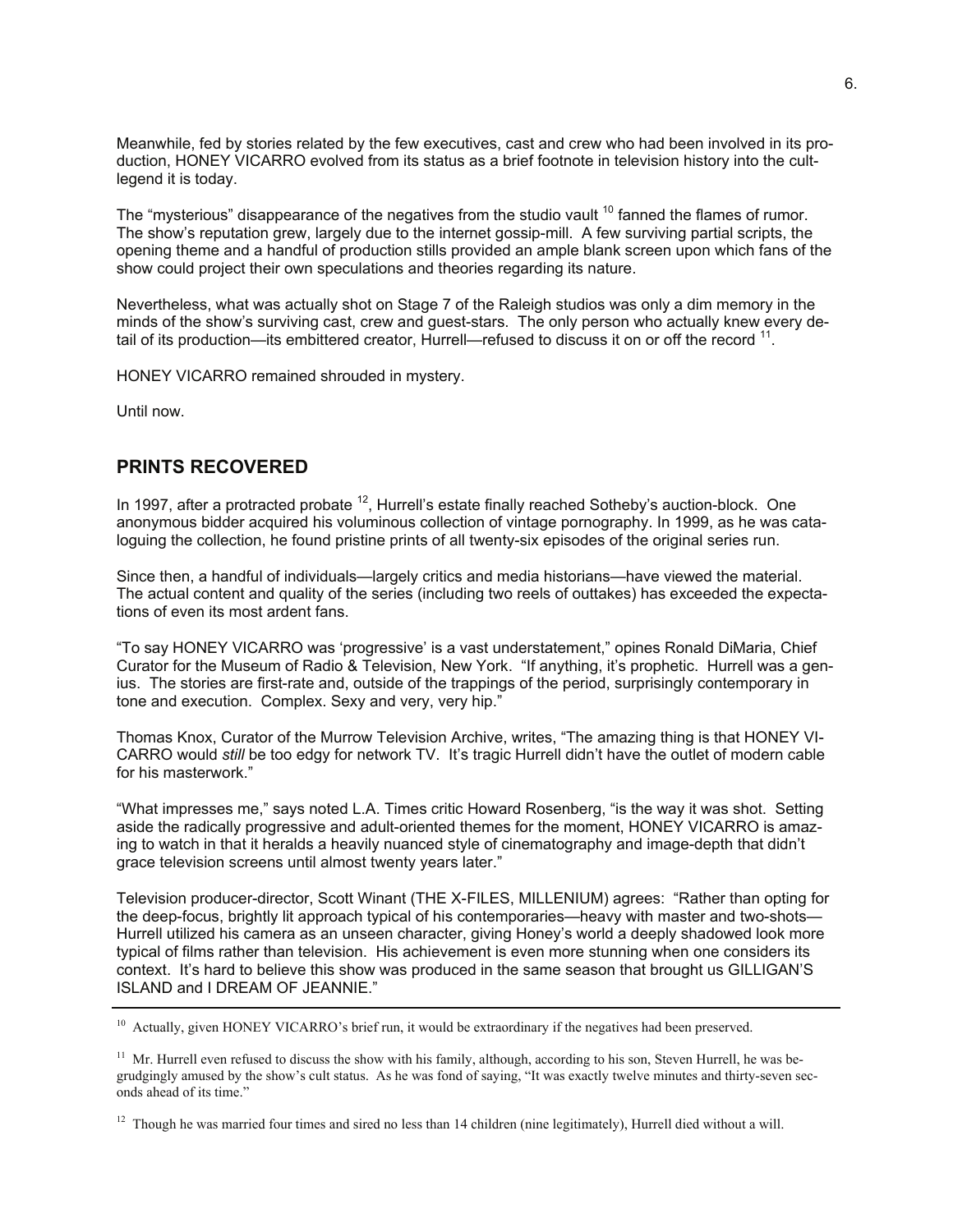#### **My proposal is as follows:**

We shoot the show, casting unknowns in the leading roles who are willing to sign confidentiality agreements. Guest appearances will be drawn from old footage of the aforementioned stars (i.e. Shatner, Hoffman, *et al*) and digitally (or simply editorially) inserted into the episodes, their dialogue dubbed.

In the preproduction process, various, amateurish web-sites are set up on ISPs that offer free homepages (Yahoo, GeoCities, etc.). These will be designed to look like the work of individual ardent "fans" and will feature stills, sound-clips, MP-3's of the theme-song. These pages will carry "links" sections that will draw the viewer to the other sites.

To see a sample site, check out:



#### **http://home.earthlink.net/~dknauf/honey.html**

Additionally, three or four newsgroups and bulletin-board discussion groups would be established, all containing "postings" of Honey-fans from all over the world.

The pilot would consist of clips from the episodes shot up to that point, along with interviews and documentary footage of the "original" cast and crew, played by older character actors. These would be supplemented by the "guest-stars," who would "reminisce" about working on the groundbreaking series.

Then we sit back and watch the whole thing start buzzing on the net, garnering an audience and creating a surge of interest as everyone debates whether the whole thing's real or fake.

Within a couple months, it will inevitably become apparent that Honey Vicarro is a contemporary series. By then, everybody's engaged as long as we've delivered a very groovy piece of neo-retro that stands on its own quality.